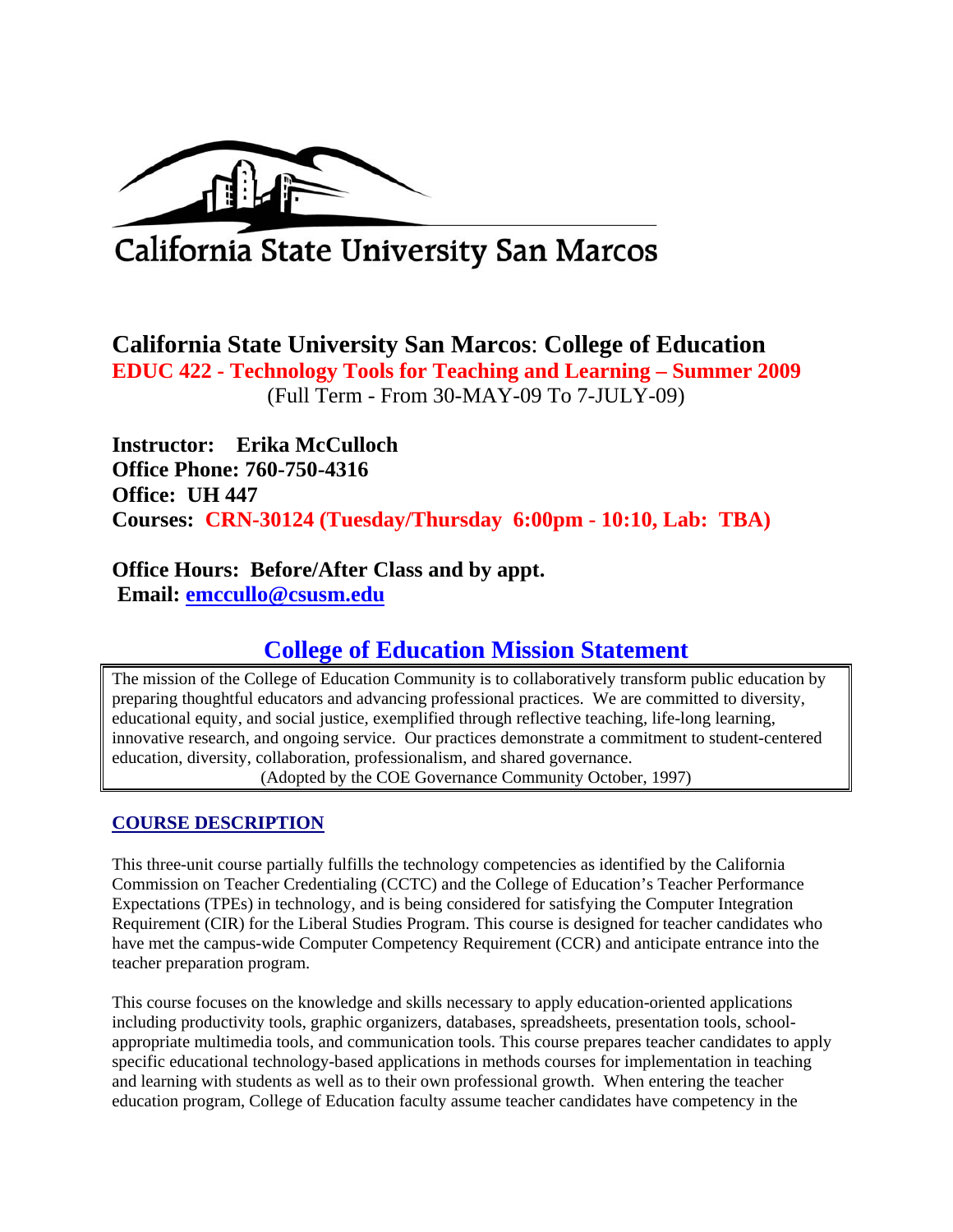applications covered in this course, and, therefore, will make assignments requiring teacher candidates to apply these skills.

## **COURSE PREREQUISITES**

The prerequisite for this course is completion of the campus-wide computer competency requirement. This can be fulfilled by successful completion of one of the following:

- Taking the CSUSM CCR assessment or equivalent course OR
- Completion of an approved computer literacy course at the community college level OR
- Assessment available on first class meeting.

# **COURSE OBJECTIVES**

Teacher candidates will demonstrate competency in:

- A. Meeting the ISTE standards as outlined above at a basic level of proficiency.
- B. Using a variety of educational technology tools applied within teaching and learning for the credential program and for use in public school settings; and
- C. Setting up an electronic portfolio for completion in the CSUSM teacher-credentialing program.

# **MATERIALS AND TEXTS**

NOTE: It is not necessary to purchase the educational software, as much of the specific software titles are available on the Web in demo-version and/or available on campus.

- A. ISTE Student Membership: (ww.iste.org) **(\$54.00)**: **Must be purchased by 2nd class.**
- B. Task Stream Registration: http://www.taskstream.com **(\$20 \$65)**: **Register by 2nd class.**
- C. USB key-drive (128MB or more): **Due Week 2 for class**
- D. One Video tape per group for video project: **Due Week of Video Project**
- E. Use of campus email account and WebCT for course communication (**provided free**)

In order to successfully complete this course, **all the assignments** must be completed at an acceptable level noted on assignment rubrics and the student must earn a C+ or better in the course. In addition to the assignments described below, performance assessment on the teacher candidate's ability to perform tasks using the software will be assessed. Because the content of this course contributes to passage of multiple TPEs, successful completion is imperative. Failure to successfully complete this course will prohibit a teacher candidate from continuing in the program beyond the first semester. The percentage of weight of each assignment is noted next to the description of the topic. **Late assignments or assignments missing required elements receive reduced points. All assignments must be completed to pass the course.** 

# **AUTHORIZATION TO TEACH ENGLISH LEARNERS (CREDENTIAL COURSES ONLY)**

This credential program has been specifically designed to prepare teachers for the diversity of languages often encountered in California public school classrooms. The authorization to teach English learners is met through the infusion of content and experiences within the credential program, as well as additional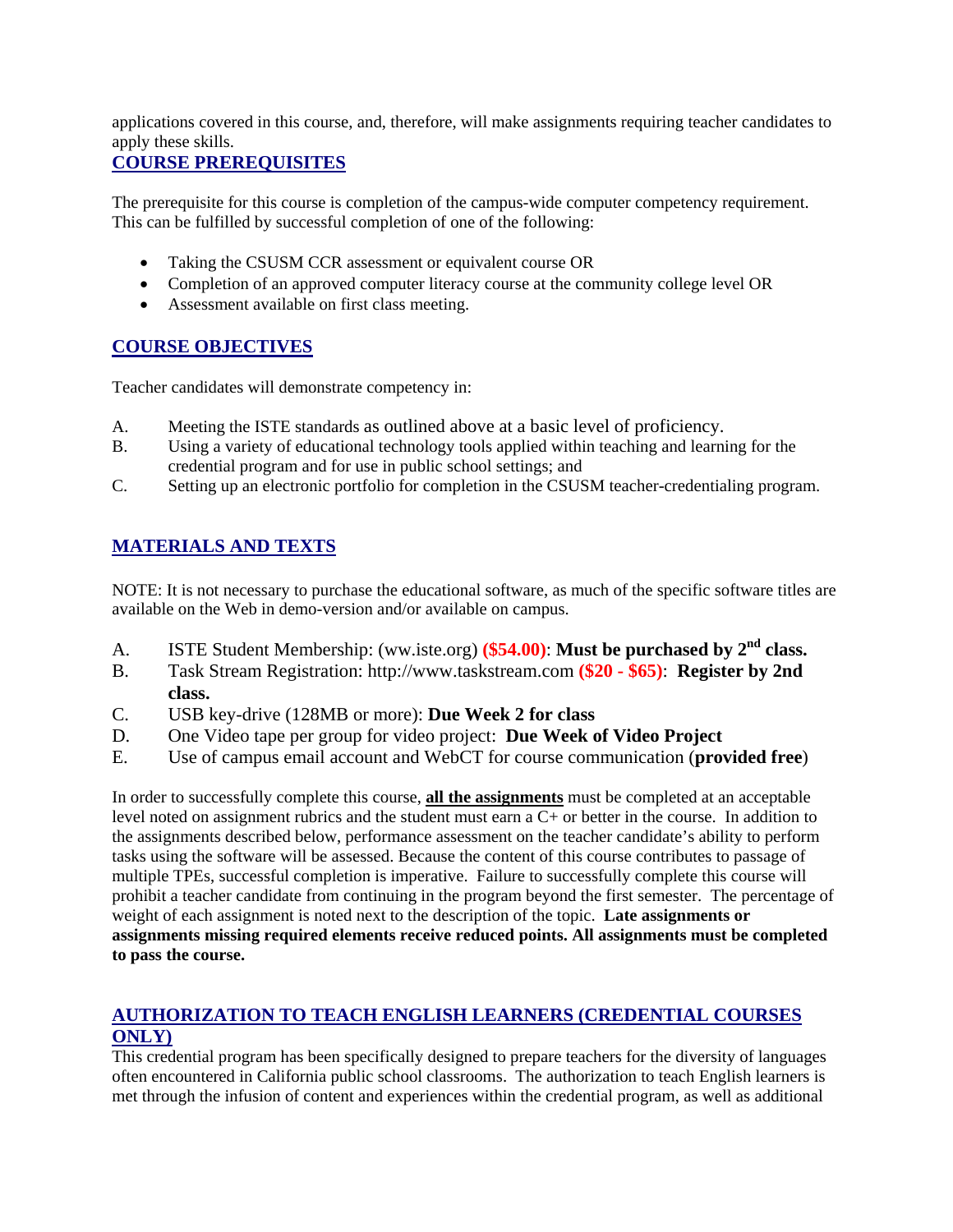coursework. Students successfully completing this program receive a credential with authorization to teach English learners. *(Approved by CCTC in SB 2042 Program Standards, August 02)*  **STUDENT LEARNING OUTCOMES** 

## **Teacher Performance Expectation (TPE) Competencies**

This course is designed to help teachers seeking the Multiple and Single Subjects Credential to develop the skills, knowledge, and attitudes necessary to assist schools and districts in implementing an effective program for all students. The successful candidate will be able to merge theory and practice in order to realize a comprehensive and extensive educational program for all students. The following TPEs are addressed in this course:

Primary Emphasis TPE 14 CSUSM Educational Technology (Based on ISTE NETS: see below)

Secondary Emphasis: TPE 4 - Making Content Accessible TPE 5 - Student Engagement TPE 6 - Developmentally Appropriate Teaching Practices TPE 7 - Teaching English Language Learners TPE 12 - Professional, legal and ethical TPE 13 - Professional Growth

#### **National Educational Technology Standards for Teachers (NETS-T)**

ISTE embarked on a collaborative three-year process to update NETS for Students, Teachers, and Administrators. We will be using a draft of the NETS-T document that will be released at the NECC Conference in San Antonio, TX this summer.

#### **ISTE NETS for Teachers (**February 14, 2008**)**

Effective teachers model and apply the National Educational Technology Standards for Students (NETS•S) as they design, implement, and assess learning experiences to engage students and improve learning; enrich professional practice; and provide positive models for students, colleagues, and the community. All teachers should meet the following standards and performance indicators. Teachers:

#### **1. Facilitate and Inspire Student Learning and Creativity**

Teachers use their knowledge of subject matter, teaching and learning, and technology to facilitate experiences that advance student learning, creativity, and innovation in both face-to-face and virtual environments. Teachers:

- a. promote, support, and model creative and innovative thinking and inventiveness
- b. engage students in exploring real-world issues and solving authentic problems using digital tools and resources
- c. promote student reflection using collaborative tools to reveal and clarify students' conceptual understanding and thinking, planning, and creative processes
- d. model collaborative knowledge construction by engaging in learning with students, colleagues, and others in face-to-face and virtual environments

#### **2. Design and Develop Digital-Age Learning Experiences and Assessments**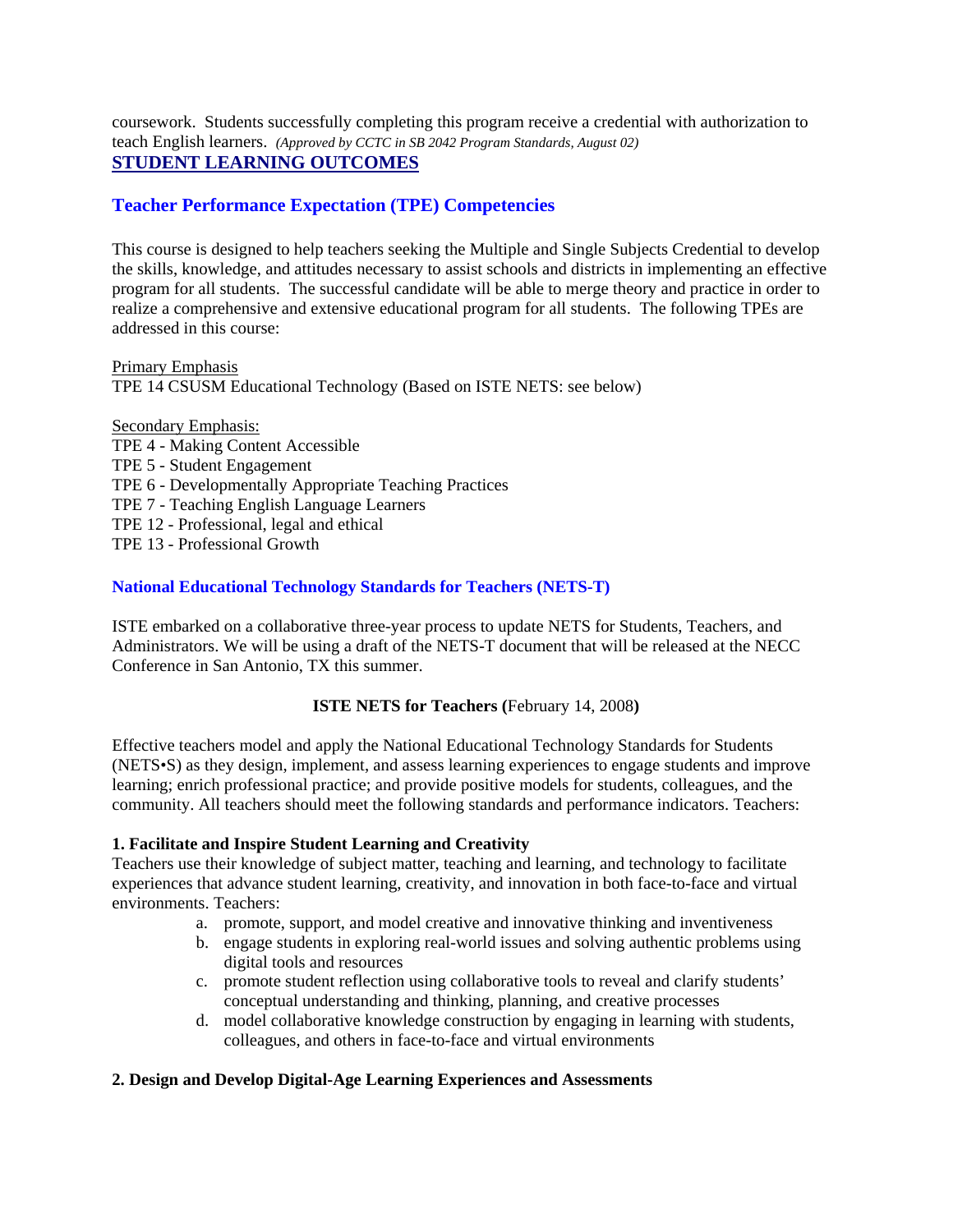Teachers design, develop, and evaluate authentic learning experiences and assessments incorporating contemporary tools and resources to maximize content learning in context and to develop the knowledge, skills, and attitudes identified in the NETS•S. Teachers:

- a. design or adapt relevant learning experiences that incorporate digital tools and resources to promote student learning and creativity
- b. develop technology-enriched learning environments that enable all students to pursue their individual curiosities and become active participants in setting their own educational goals, managing their own learning, and assessing their own progress
- c. customize and personalize learning activities to address students' diverse learning styles, working strategies, and abilities using digital tools and resources
- d. provide students with multiple and varied formative and summative assessments aligned with content and technology standards and use resulting data to inform learning and teaching

#### **3. Model Digital-Age Work and Learning**

Teachers exhibit knowledge, skills, and work processes representative of an innovative professional in a global and digital society. Teachers:

- technologies and situations a. demonstrate fluency in technology systems and the transfer of current knowledge to new
- b. collaborate with students, peers, parents, and community members using digital tools and resources to support student success and innovation
- c. communicate relevant information and ideas effectively to students, parents, and peers using a variety of digital-age media and formats
- d. model and facilitate effective use of current and emerging digital tools to locate, analyze, evaluate, and use information resources to support research and learning

#### **4. Promote and Model Digital Citizenship and Responsibility**

Teachers understand local and global societal issues and responsibilities in an evolving digital culture and exhibit legal and ethical behavior in their professional practices. Teachers:

- a. advocate, model, and teach safe, legal, and ethical use of digital information and technology, including respect for copyright, intellectual property, and the appropriate documentation of sources address the diverse needs of all learners by using learnercentered strategies and providing equitable access to appropriate digital tools and resources
- b. promote and model digital etiquette and responsible social interactions related to the use of technology and information
- c. develop and model cultural understanding and global awareness by engaging with colleagues and students of other cultures using
- d. digital-age communication and collaboration tools

#### **5. Engage in Professional Growth and Leadership**

Teachers continuously improve their professional practice, model lifelong learning, and exhibit leadership in their school and professional community by promoting and demonstrating the effective use of digital tools and resources. Teachers:

- a. participate in local and global learning communities to explore creative applications of technology to improve student learning
- b. exhibit leadership by demonstrating a vision of technology infusion, participating in shared decision making and community building, and developing the leadership and technology skills of others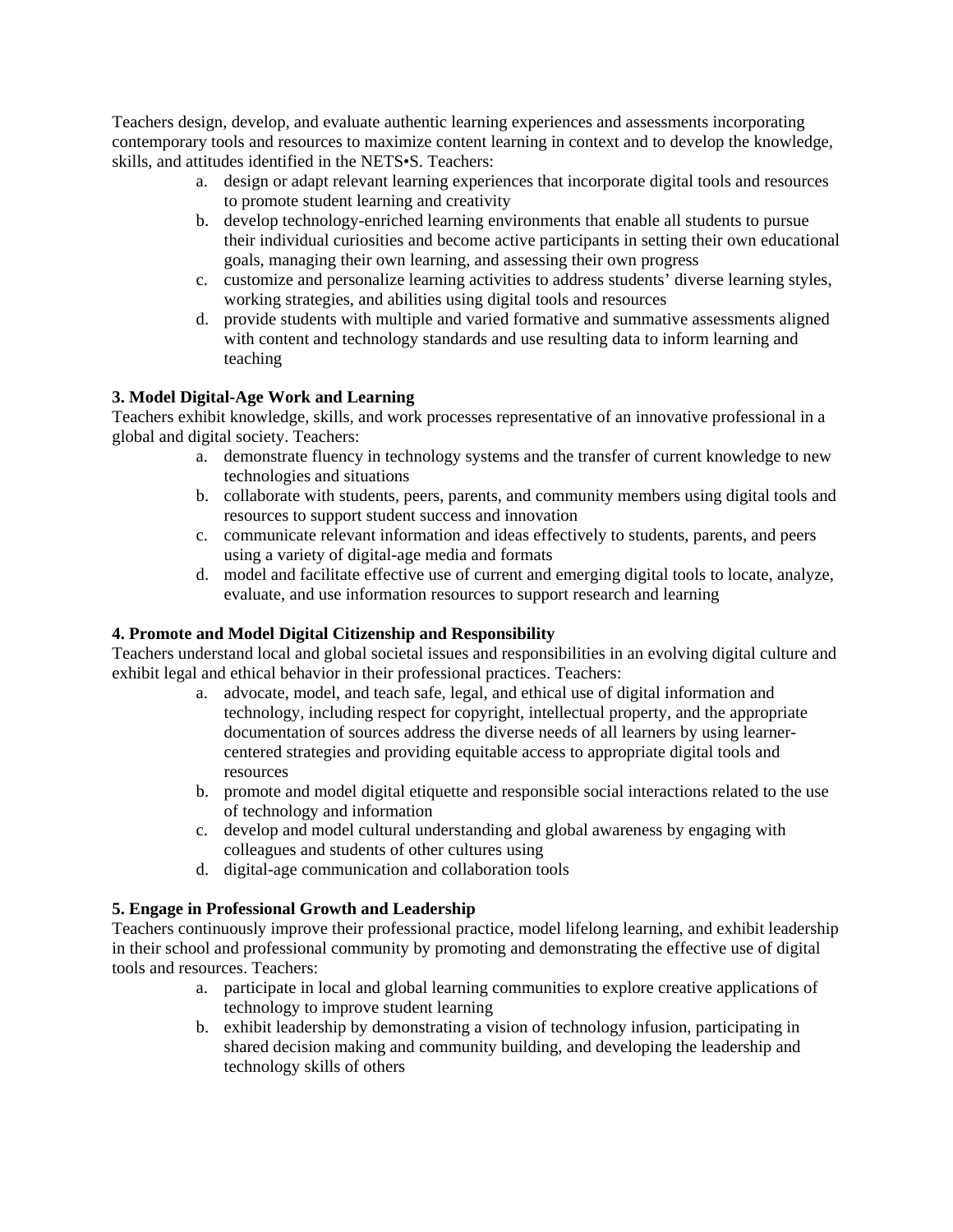- c. evaluate and reflect on current research and professional practice on a regular basis to make effective use of existing and emerging digital tools and resources in support of student learning
- d. contribute to the effectiveness, vitality, and self-renewal of the teaching profession and of their school and community

# **COLLEGE OF EDUCATION ATTENDANCE POLICY**

*Due to the dynamic and interactive nature of courses in the College of Education, all students are expected to attend all classes and participate actively. At a minimum, students must attend more than 80% of class time, or s/he may not receive Credit for the course at the discretion of the instructor. Individual instructors may adopt more stringent attendance requirements. Should the student have extenuating circumstances, s/he should contact the instructor as soon as possible.* 

A good student is one who adheres to standards of dependability and promptness. If more than two hours of class sessions are missed or there is tardiness (or leave early) the teacher candidate cannot receive an A**. Late assignments will be penalized by a 5% deduction in points for each weekday late.** After one week, late assignments receive no credit. If extraordinary circumstances occur, please make an appointment with the instructor. Remember that communication is the key to success.

In addition to attending course sessions, each student will be required to complete lab assignments each week. Some of the course assignments require students to use campus resources. All students must plan time they can work in labs on campus at least once per week in addition to class time. Students are required to check campus resources and availability of labs. Mac computers are located in UH 271, ACD 211, and Kellogg Library (2nd floor). Students are required to use campus issued-email accounts and check email and WebCT at least two times per week to communicate with instructor and peers.

# **STUDENTS WITH DISABILITIES REQUIRING REASONABLE ACCOMMODATIONS**

Students with disabilities who require reasonable accommodations must be approved for services by providing appropriate and recent documentation to the Office of Disable Student Services (DSS). This office is located in Craven Hall 5205, and can be contacted by phone at (760) 750-4905, or TTY (760) 750-4909. Students authorized by DSS to receive reasonable accommodations should meet with their instructor during office hours or, in order to ensure confidentiality, in a more private setting.

# **ALL UNIVERSITY WRITING REQUIREMENT**

The CSUSM writing requirement of 2500 words is met through the completion of course assignments. Therefore, all writing will be looked at for content, grammar, spelling and format.

# **CSUSM ACADEMIC HONESTY POLICY**

"Students will be expected to adhere to standards of academic honesty and integrity, as outlined in the Student Academic Honesty Policy. All written work and oral presentation assignments must be original work. All ideas/materials that are borrowed from other sources must have appropriate references to the original sources. Any quoted material should give credit to the source and be punctuated with quotation marks.

Students are responsible for honest completion of their work including examinations. There will be no tolerance for infractions. If you believe there has been an infraction by someone in the class, please bring it to the instructor's attention. The instructor reserves the right to discipline any student for academic dishonesty in accordance with the general rules and regulations of the university. Disciplinary action may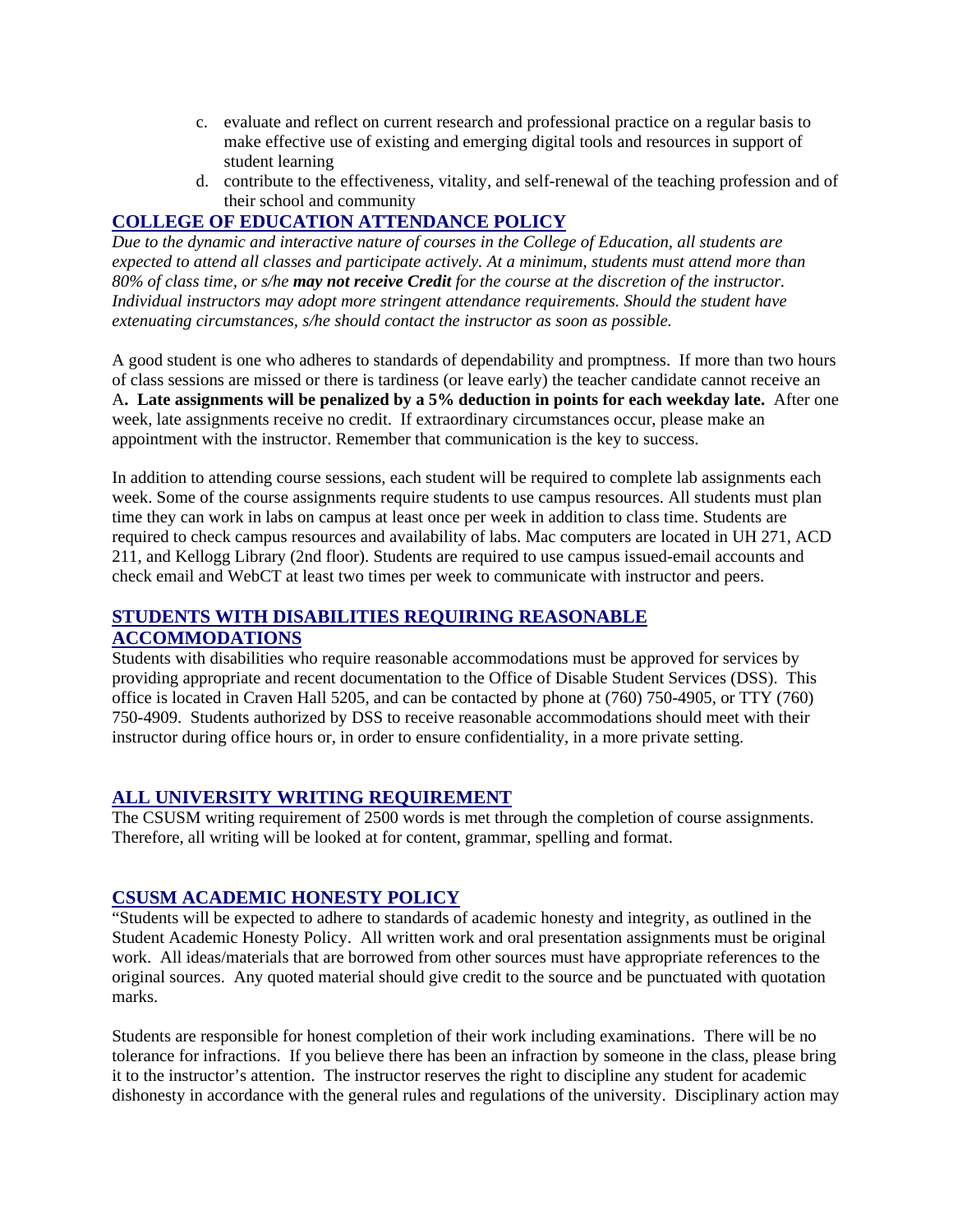include the lowering of grades and/or the assignment of a failing grade for an exam, assignment, or the class as a whole."

Incidents of Academic Dishonesty will be reported to the Dean of Students. Sanctions at the University level may include suspension or expulsion from the University.

## **PLAGIARISM:**

As an educator, it is expected that each student will do his/her own work, and contribute equally to group projects and processes. Plagiarism or cheating is unacceptable under any circumstances. If you are in doubt about whether your work is paraphrased or plagiarized see the Plagiarism Prevention for Students website http://library.csusm.edu/plagiarism/index.html. If there are questions about academic honesty, please consult the University catalog.

## **USE OF TECHNOLOGY:**

Students are expected to demonstrate competency in the use of various forms of technology (i.e. word processing, electronic mail, WebCT6, use of the Internet, and/or multimedia presentations). Specific requirements for course assignments with regard to technology are at the discretion of the instructor. Keep a digital copy of all assignments for use in your teaching portfolio. All assignments will be submitted online, and some will be submitted in hard copy as well. Details will be given in class.

# **ELECTRONIC COMMUNICATION PROTOCOL:**

Electronic correspondence is a part of your professional interactions. If you need to contact the instructor, e-mail is often the easiest way to do so. It is my intention to respond to all received e-mails in a timely manner. Please be reminded that e-mail and on-line discussions are a very specific form of communication, with their own nuances and etiquette. For instance, electronic messages sent in all upper case (or lower case) letters, major typos, or slang, often communicate more than the sender originally intended. With that said, please be mindful of all e-mail and on-line discussion messages you send to your colleagues, to faculty members in the College of Education, or to persons within the greater educational community. All electronic messages should be crafted with professionalism and care. Things to consider:

- Would I say in person what this electronic message specifically says?
- How could this message be misconstrued?
- Does this message represent my highest self?
- Am I sending this electronic message to avoid a face-to-face conversation?

In addition, if there is ever a concern with an electronic message sent to you, please talk with the author in person in order to correct any confusion.

#### **Assignments and Assessment**

In order to successfully complete this course, the assignments must be completed at an acceptable level noted on assignment requirements and project rubrics. In addition to the assignments described below, performance assessment on the teacher candidate's ability to perform tasks using the software will be assessed. Because the content of this course contributes to passage of multiple TPEs, successful completion is imperative. Failure to successfully complete this course will prohibit a teacher candidate from continuing in the program beyond the first semester. The percentage of weight of each assignment is noted next to the description of the topic below.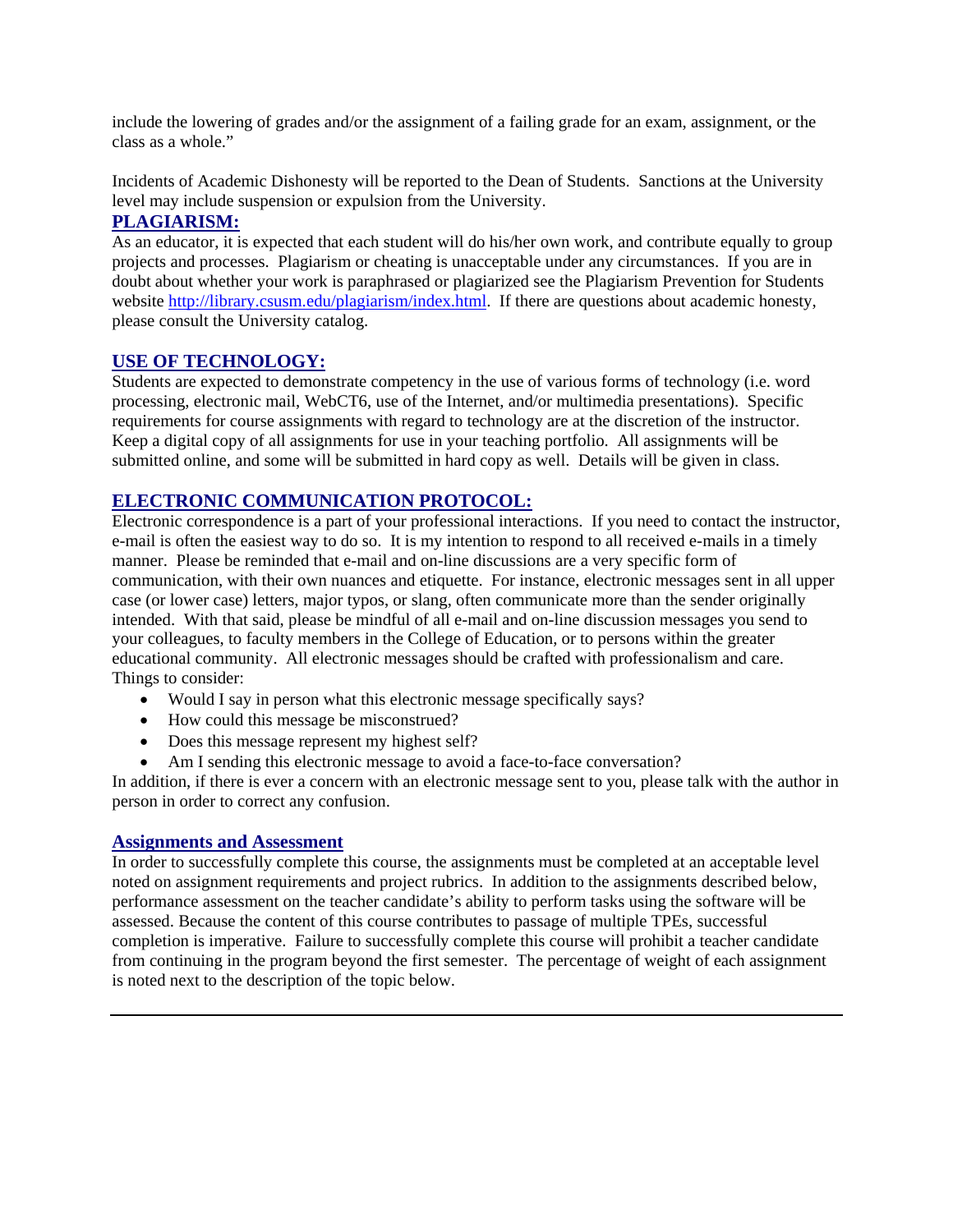# **EDUC 422 Course Requirements and Weight for Course Grades**

# **Note: All assignments must be submitted to receive a passing grade.**

| <b>Assignment</b> | <b>Description</b><br><b>Pts</b>                                                 |    |  |  |
|-------------------|----------------------------------------------------------------------------------|----|--|--|
| Intro Letter      | Submit a Word-Processed Letter using a variety of formats.                       | 10 |  |  |
| Internet          | This web-based resource/tool allows the user to organize and manage<br>10        |    |  |  |
| Assignment        | online resources for projects and courses. This tool will allow teacher          |    |  |  |
|                   | candidates to continue to organize and share resources throughout program        |    |  |  |
|                   | experiences. The assignment requires evaluation and review of educational        |    |  |  |
|                   | web sites and reflection on classroom use.                                       |    |  |  |
| Graphic           | This project involves the use of concept-mapping software for<br>10              |    |  |  |
| Organizer         | brainstorming an educational topic using text and graphics. The activity         |    |  |  |
|                   | will provide an opportunity to consider this application for support of          |    |  |  |
|                   | writing with students in K-12 classrooms.                                        |    |  |  |
| Webpage           | This project uses a template/tool on the web to create an activity for           |    |  |  |
|                   | students to explore concepts related to standards and specific curriculum        |    |  |  |
|                   | topics. An introduction and directions for a student activity using Web sites    |    |  |  |
|                   | related to (a) content standard(s) will be hosted on a remote server for         |    |  |  |
|                   | sharing with other educators.                                                    |    |  |  |
| Copyright         | The purpose of this assignment is to become familiar with fair use and           | 10 |  |  |
|                   | copyright laws, and use of appropriate APA format and citations. Students        |    |  |  |
|                   | will share their learning after becoming knowledgeable about various             |    |  |  |
|                   | issues related to ISTE NETS for Teachers, Standard VI.                           |    |  |  |
| Journals/         | Students reflect on course readings and. Entries are made to the journal         | 30 |  |  |
| <b>Blog</b>       | blog weekly. – Please use http://www.blogger.com                                 |    |  |  |
|                   | I will be posting questions for the blog each week. Please respond with          |    |  |  |
|                   | your answers to these questions individually. Word count has to be               |    |  |  |
|                   | minimum 250 words. I will post other the class blog addresses for you to         |    |  |  |
|                   | review. You may add something of substance to the discussion -- this             |    |  |  |
|                   | would consist of new ideas, your perspectives, pointed follow-up                 |    |  |  |
|                   | questions, etc.                                                                  |    |  |  |
| Rubric            | This activity provides an opportunity for students to create rubrics. A          | 10 |  |  |
|                   | rubric is a scoring tool for subjective assessments. It is a set of criteria and |    |  |  |
|                   | standards linked to learning objectives that is used to assess a student's       |    |  |  |
|                   | performance on a paper, project, essay, or other assignment. Rubrics allow       |    |  |  |
|                   | for standardized evaluation according to specified criteria, making grading      |    |  |  |
|                   | simpler and more transparent.                                                    |    |  |  |
| Spreadsheet       | This activity provides an opportunity for students to use a spreadsheet in a     | 10 |  |  |
|                   | variety of ways to organize and present information. Various tasks provide       |    |  |  |
|                   | an opportunity for teacher candidates to reflect on educational appropriate      |    |  |  |
|                   | uses of a spreadsheet tool and differentiate between various tools for           |    |  |  |
|                   | organizing information.                                                          |    |  |  |
| Newsletter        | Create an appealing, newsworthy, and interesting newsletter for parents          | 10 |  |  |
|                   | with information about your classroom. Use of graphics, content and              |    |  |  |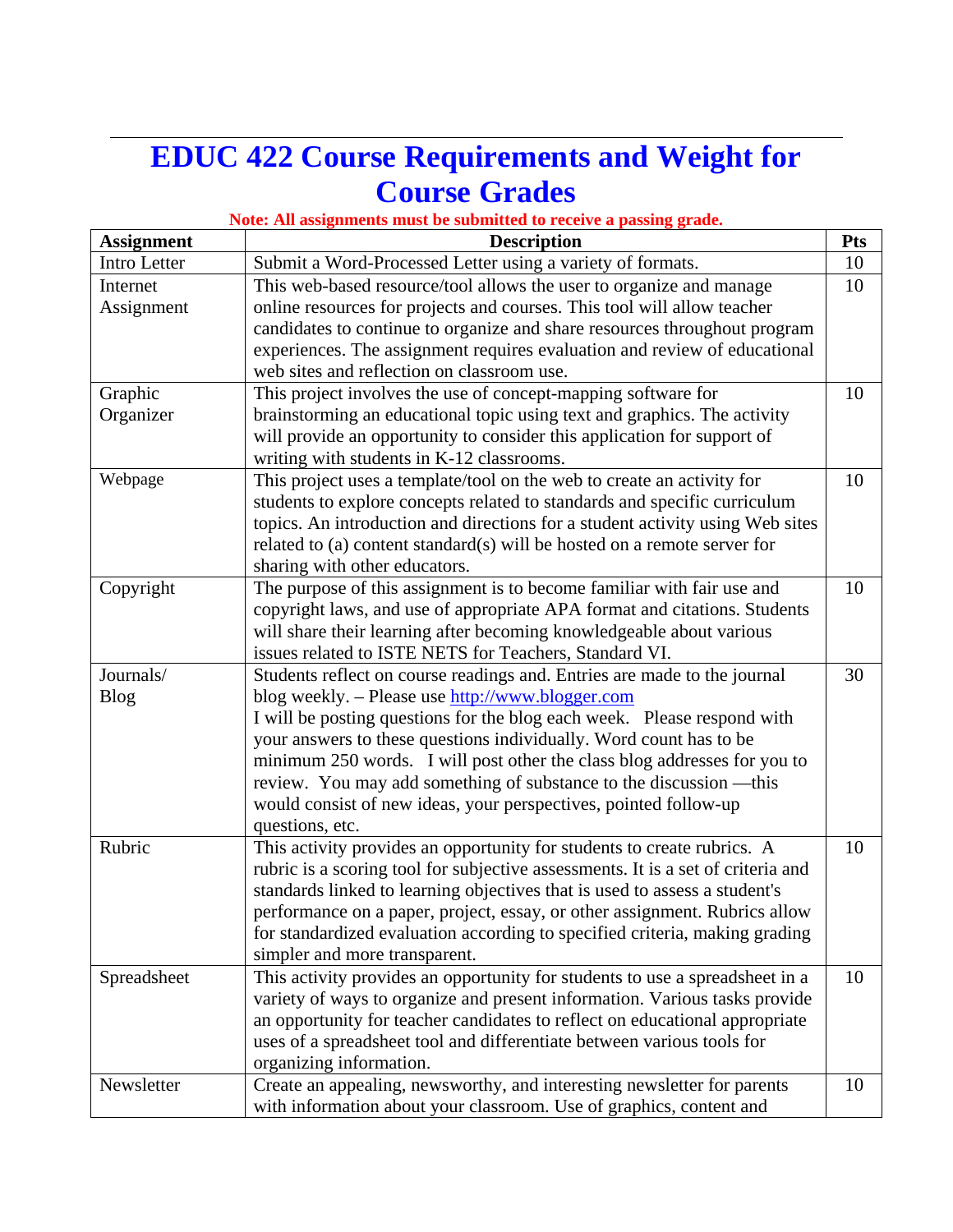|                          | layout will be considered and assessed. Teacher candidates will use a        |    |  |
|--------------------------|------------------------------------------------------------------------------|----|--|
|                          | rubric to provide feedback to classmates during a class meeting. Must        |    |  |
|                          | include a scanned image.                                                     |    |  |
| PowerPoint               | Students will develop a PowerPoint presentation with at least 5 slides       |    |  |
|                          | taking 1 lesson and explaining how you would teach it and address 3 (of      |    |  |
|                          | the 6) "intelligences". Make sure you explain how you will diagnose and      |    |  |
|                          | address diversity.                                                           |    |  |
| Database                 | Students will use a database tool to input and organize information. A       |    |  |
|                          | report will be generated to document understanding of the use of this tool.  | 10 |  |
|                          | Students will also understand how online databases provide opportunities     |    |  |
|                          | to search for information related to an educational topic.                   |    |  |
| Midterm                  |                                                                              | 30 |  |
|                          | An assessment of skills and knowledge from readings and class activities     |    |  |
|                          | following the first half of the course.                                      |    |  |
| <b>Software Review</b>   | The purpose of the project is to demonstrate understanding of how to         | 10 |  |
|                          | assess educational specific software in terms of student academic content    |    |  |
|                          | standards, learning needs and strengths and weaknesses of the software.      |    |  |
|                          | Students will share their learning through reflection online.                |    |  |
| Video Project            | This project involves working in groups of 3 or 4 to produce a video         | 20 |  |
|                          | presentation focusing related to classroom use. Students will learn how to   |    |  |
|                          | use digital video cameras, how to edit and prepare a project for sharing     |    |  |
|                          | electronically.                                                              |    |  |
| <b>Draft Narrative</b>   | Students create a draft narrative using persuasive writing to document their | 5  |  |
| In Task                  | proficiencies related to the ISTE standards. Instructor provides feedback in |    |  |
| Stream                   | preparation for completing digital portfolio requirements.                   |    |  |
| <b>CTAP</b>              | This assessment provides teacher candidates with a look at their skills at   | 5  |  |
|                          | the beginning of the course and a comparison of the growth in technology     |    |  |
|                          | skills at the end of the course. Charts available following the assessment   |    |  |
|                          | will be submitted.                                                           |    |  |
| <b>TPE 14</b>            | This assignment is an introduction to the electronic portfolio that will be  | 35 |  |
| submission in            | used throughout the CSUSM teacher preparation program. The assignment        |    |  |
| Taskstream               | requires setting up an artifact tracking sheet and organizing all course     |    |  |
| Portfolio                | files, selecting evidence through analysis of individual work related to     |    |  |
|                          | proficiencies and completing narratives as evidence of meeting the           |    |  |
|                          | Teaching Performance Expectation (TPE 14). It is anticipated that teacher    |    |  |
|                          |                                                                              |    |  |
|                          | candidates will build on the work begun in EDUC 422 so that the portfolio    |    |  |
|                          | submitted at the conclusion of the program accurately verifies meeting all   |    |  |
|                          | TPEs.                                                                        |    |  |
| Wiki Assignment          | This project involves working in groups of 3 or 4 to create a collaborative  | 10 |  |
|                          | website that users can easily modify via the web, typically without          |    |  |
|                          | restriction. A wiki allows anyone, using a web browser, to edit, delete or   |    |  |
|                          | modify content that has been placed on the site, including the work of other |    |  |
|                          | authors. This has been found to work surprisingly well since contributors    |    |  |
|                          | tend to be more numerous and persistent than vandals and old versions of     |    |  |
|                          | pages are always available.                                                  |    |  |
| <b>Artifact Tracking</b> | Download the Tracking Sheet from Electronic Portfolio page of College of     | 5  |  |
| Sheet                    | Education web site begin to fill it in. Put in all your artifacts to date.   |    |  |